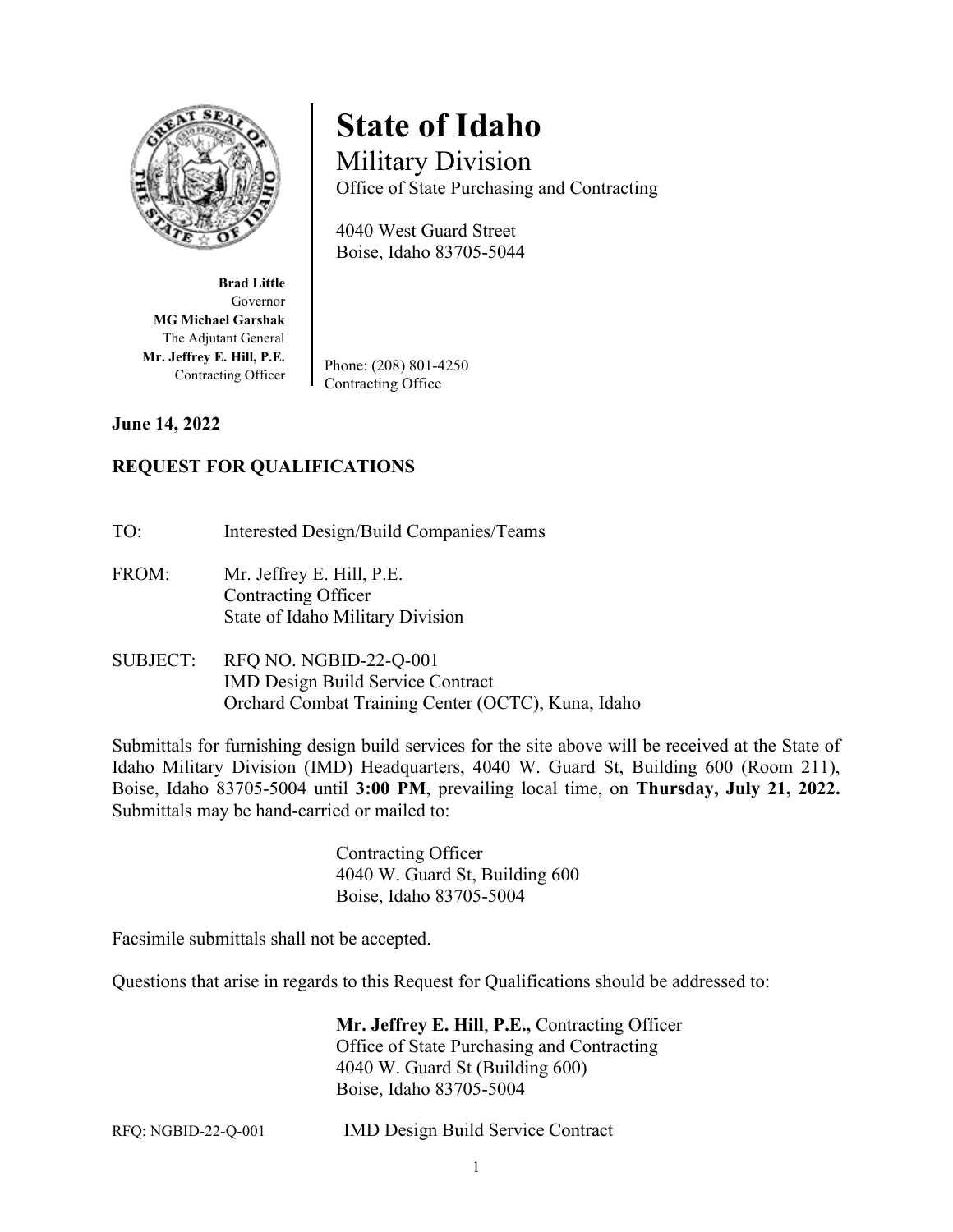Phone: (208) 801-4250 E-mail: [jhill@imd.idaho.gov](mailto:jhill@imd.idaho.gov)

The Construction Facilities Management Office (CFMO) Project Manager for this is:

**CPT Joshua Jessup**, Design and Construction Branch Chief 4715 Byrd St, Building 518 Gowen Field, Boise, Idaho 83705 Phone: (208) 272-3354 E-mail: joshua.m.jessup.mil@army.mil

Modifications (addenda) to this RFQ, if any, will be sent to all known interested parties and posted on IMD Planroom Website: [www.imdplanroom.com.](http://www.imdplanroom.com/) It is recommended that responders to the RFQ contact the Contracting Officer, to check for modifications prior to delivering a submittal. Responders must acknowledge receipt of all addenda, by number, within submittal documentation. Failure to do so may result in the submittal being declared non-responsive. No addenda will be issued less than four (4) calendar days before the closing date unless the closing date is extended.

An informational meeting will be held at **2:30 PM**, prevailing local time, on **Tuesday, June 21, 2022** at 4040 West Guard St, Building 600, Boise, Idaho 83705-5004 to provide clarification and answer questions.

The IMD will administer the project according to the terms and conditions of the award and State laws and guidelines. The Interested Design Build Teams will receive general instructions through the State. The Project Manager listed above will work with the Contracting Officer to manage projects according to the Design Build milestones.

# **REQUIRED SERVICES**

The State is requesting proposals for complete design build services in the areas of Vertical Construction and Horizontal Construction. A maximum total construction budget cost per project will not exceed Three Million dollars (**\$3,000,000.00.**) Currently the IMD has a possibility of end of year Design/Build projects. For each project, Owner and Design/Builder will mutually agree that the Project can be designed and built for a Fixed Project Price Amount. The State intends to select 4 Design/Build Teams to perform projects related to the above-mentioned areas of construction. Each area will be evaluated separately to determine expertise to select two teams per functional area.

The Design/Builder will, on its own behalf or through contracts with others, be professionally and fully qualified to act as a design professional and as a general contractor for projects under this service contract and is, and will remain, properly licensed in the state of Idaho to practice engineering and architecture and general contracting by all public entities having jurisdiction over Design/Builder. In particular, but without limitation, Design/Builder represents that it is licensed as a Class AA Public Works Contractor by the State of Idaho, pursuant to I.C. § 54- 1904, and as such is fully qualified to perform all the Work;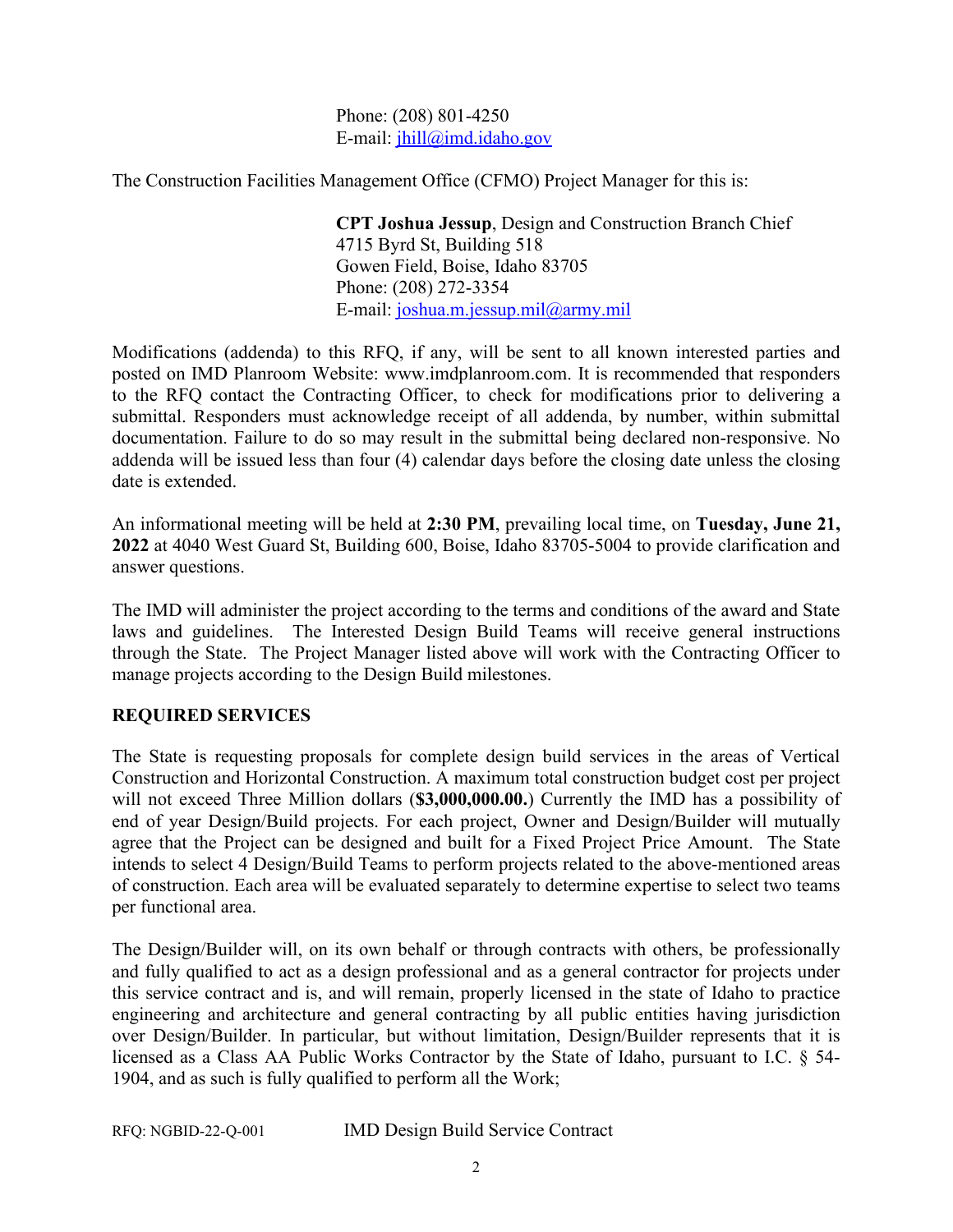The Design/Builder will obtain and maintain all necessary licenses, permits or other authorizations necessary to allow Design/Builder to perform the Work for any Projects until the end of the term of the Service Contract;

The Design/Builder will be responsible for Programming, Schematic Design, Design Development, Construction Documents, Construction and Project Closeout.

The Design/Builder will be required to meet monthly on each project with the Project Manager for the purpose of providing a verbal report regarding the previous month's progress. Such monthly meetings will show funds expended in the completion of the project and specific accomplishments related to the completion of the project.

# **QUALIFICATION STATEMENT CONTENT**

Based upon Idaho Statue 67-2320, Professional service contract selections shall be based upon a qualification process that includes measurable criteria. The following criteria A through E below will be evaluated with points given for each one.

- A. **Basic Qualifications:** Provide basic data relative to Design/Builder's size, history, personnel, special expertise and general credits. Individual resumes, awards, associations, etc., may be included. The IMD reserves the right to investigate and confirm the proposer's financial responsibility. This will include financial statements, bank references and interviews with past consultants, employees, and creditors. Unfavorable responses to these investigations are grounds for rejection of proposal. (1 to 20 points)
- B. **Specific Qualifications:** List the team and individuals expected to accomplish work on this service contract, including anticipated consultants. Describe who will perform the various tasks, the amount of their involvement and responsibilities, and give their qualifications. Provide a list of at least five (5) projects, with brief descriptions that show ability to complete projects of falling in: (1 to 20 points)

1. **Vertical Construction.** Your experience with building from the ground up. This would include soil bearing capacity, footings, foundations, slabs, block, brick, structure, steel framing, wood framing, roofs, etc. This would also include all other disciplines required to complete projects (i.e. heating and air conditioning systems, electrical systems, finishes, and overall coordination of trades.)

2. **Horizontal Construction.** Your experience with horizontal work (i.e. soil evaluation, excavation, rock removal, importing fill, soil compaction, road and slab construction, etc.) Ability to perform with asphalt and concrete in large or small quantities and your knowledge of concrete design and installation (i.e. reinforcement of concrete, doweling, concrete sealing, cutting, thickness suggestions, etc.)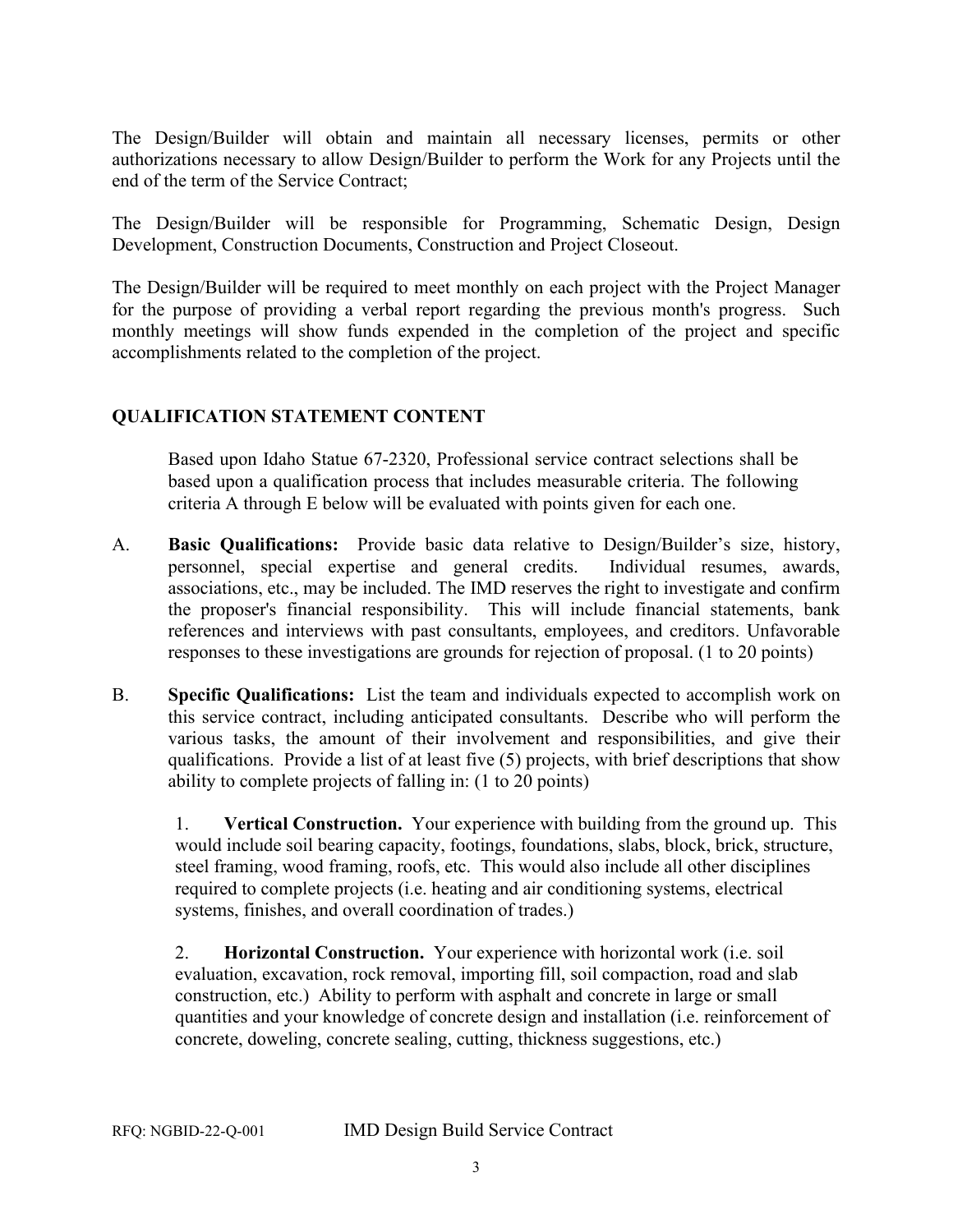- C. **Approach to Design/Build:** Include a statement of your approach to Design/Build projects including design philosophy, understanding of program, alternative concepts and methods for construction. Articulate your abilities in dealing with **estimating and value engineering** since you will be working with the owner to come up with the best value for the project in question. (1-20 points)
- D. **Past Performance:** Submit reference letters from prior clients or client representatives. Letters from projects listed in item B are preferable. (1-20 points)
- E. **Examples of Work:** Renderings, photographs, preliminary drawings, working drawings and specifications may be submitted as examples of your work. List the firm's familiarity with State agencies, including their campus and buildings. (1 to 20 points)
- F. **Special Requirements:** Provide information regarding special expertise in these types of projects. Fill out below forms:
	- 1. Affidavit concerning alcohol and drug-free workplace (Attached.)
	- 2. Acknowledgment Statement
- G. **Format:** To assist evaluation it is desirable to format the proposal similar to the headings listed above. The proposals should be clear and to the point. Emphasis should be placed on specific qualifications of the people to actually perform the project and the approach to designing this specific project. Performance on past projects with the State of Idaho and other clients is a highly important factor. Submit copies of the proposal and one each of other data, i.e. examples of work.

# **SUBMITTALS**

Submittals for the project cited above must be delivered to the IMD in the following formats, hard copies (quantity: **5**) and electronic format, PDF. For questions, contact the Contracting Officer.

# **EVALUATION**

An evaluation committee consisting of persons from the IMD will rank the proposals, not more than six firms will be selected for personal interviews.

After interviewing the selected candidates, the evaluation committee will re-rank the Companies to determine the final point score.

# **AWARD**

Based on the results of the proposals and interviews, 4 Design Build Teams will be recommended to the CFMO for service contract. Once approved by the CFMO, a notice of intent to contract will be issued by the IMD. An example contract is attached to this RFQ.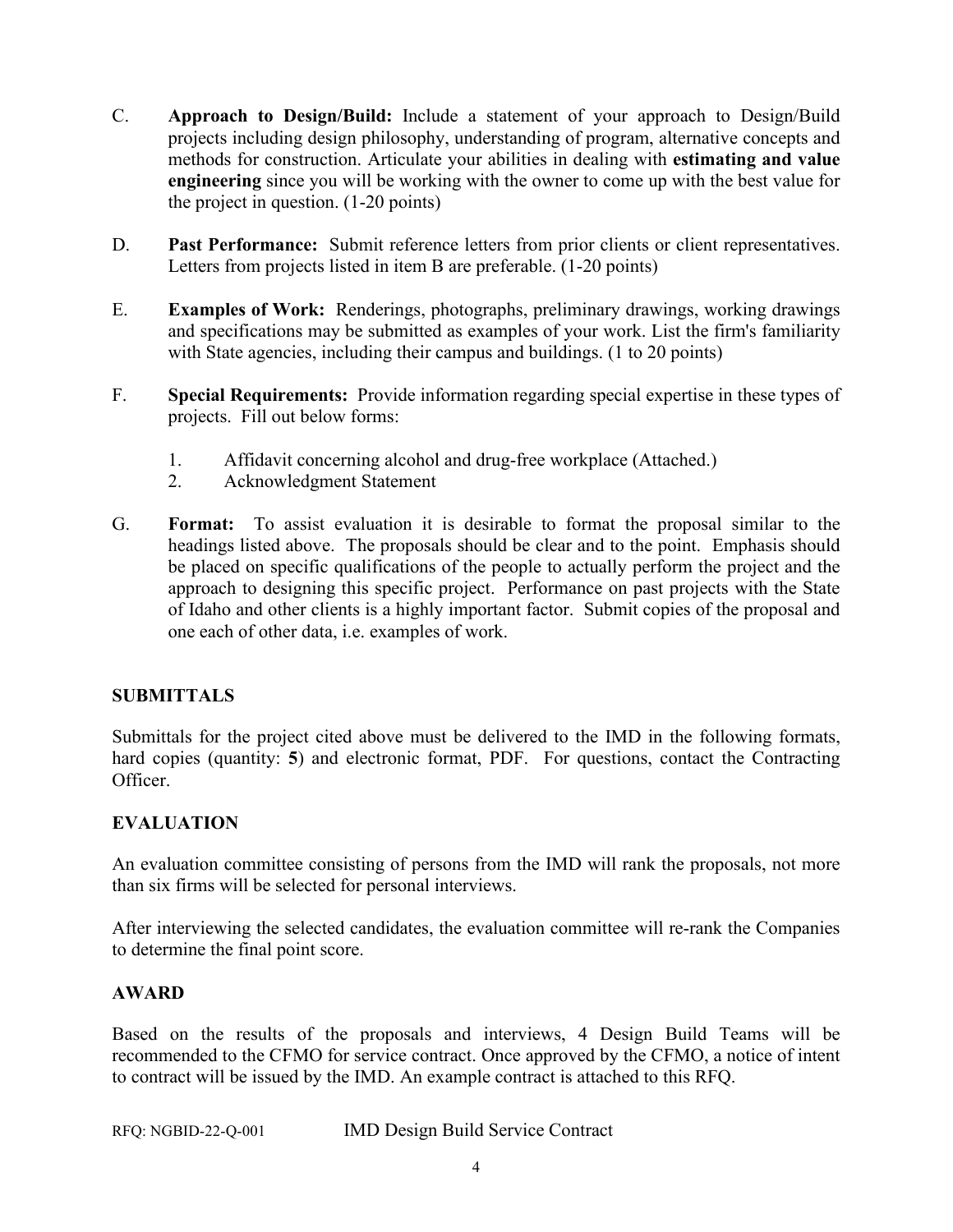#### **DATES:**

Informational meeting: 21 June 2022 Packet submission: 21 July 2022 Interviews: 27 July 2022 Contracts signed: 7 Sep 2022

#### **SELECTION**

The IMD will attempt to select 4 Design Build Teams at the next scheduled meeting with the CFMO. Upon selection of Teams, the State will issue a letter of intent. However, final award is contingent upon the successful negotiation of a contract. The contents of the proposal may be used in a legal contract or agreement. Proposers should be aware that methods and procedures proposed could become contractual obligations.

The IMD reserves the right to reject any or all proposals received as a result of this request. The IMD may also negotiate separately with any source in any manner necessary to serve the best interests of the State of Idaho. Awards will be made on the basis of proposals resulting from this request and subsequent interviews.

#### **END RFQ NO. NGBID-22-Q-0001**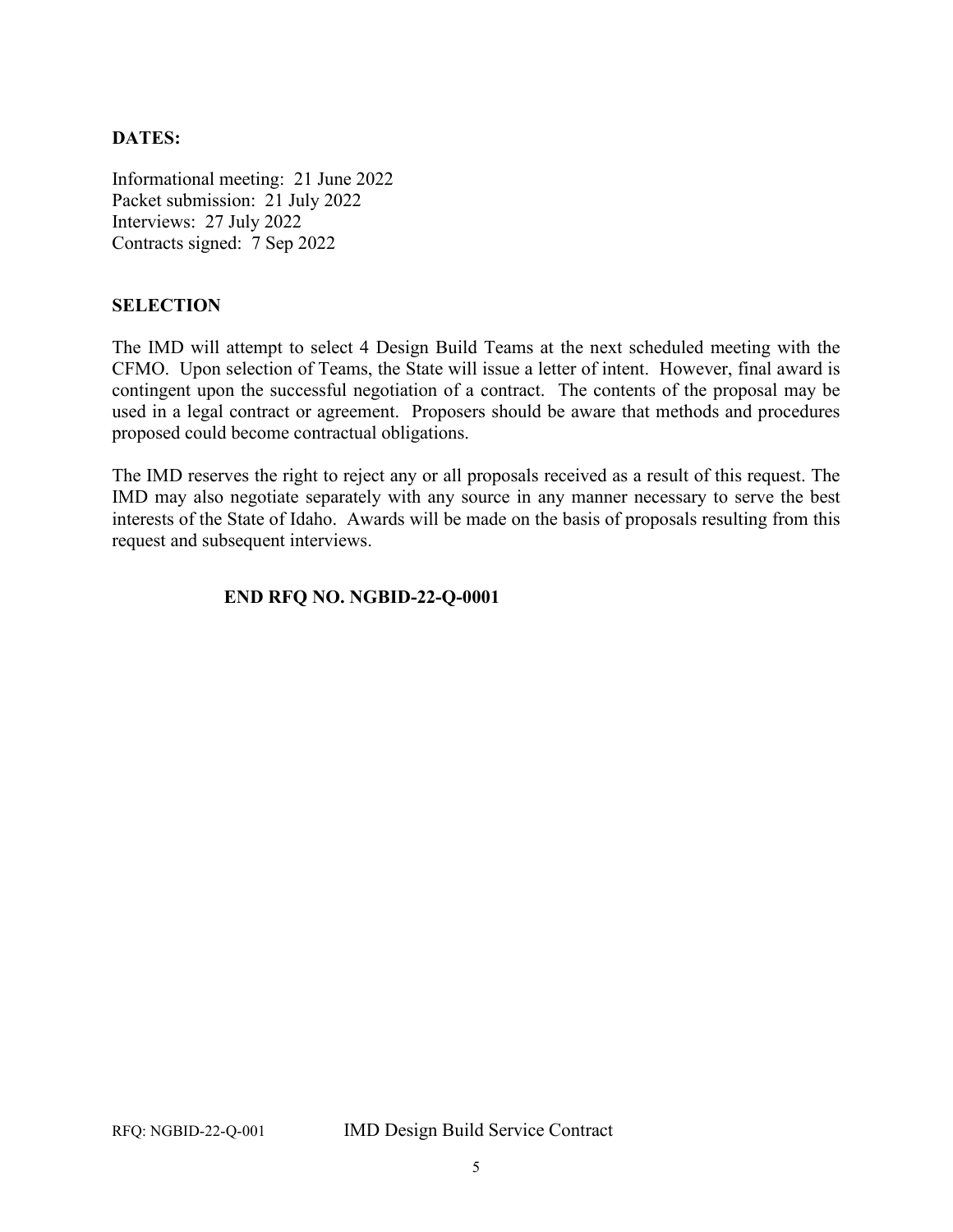#### **DESIGN/BUILDER'S AFFIDAVIT CONCERNING ALCOHOL AND DRUG-FREE WORKPLACE**

STATE OF

COUNTY OF

| Pursuant to the Section 72-1717, Idaho Code, I, the undersigned, being duly sworn, depose and        |  |  |                           |  |
|------------------------------------------------------------------------------------------------------|--|--|---------------------------|--|
| certify that                                                                                         |  |  | is in compliance with the |  |
| provisions of Section 72-1717, Idaho Code; that                                                      |  |  |                           |  |
| provides a drug-free workplace program that complies with the provisions of Title 72, Chapter 17,    |  |  |                           |  |
| Idaho Code, and will maintain such program throughout the life of a state construction contract; and |  |  |                           |  |
| that<br>shall subcontract Work only to                                                               |  |  |                           |  |
| subcontractors meeting the requirements of Section $72-1717(1)(a)$ , Idaho Code.                     |  |  |                           |  |

Name of Design/Builder

Address

 $\overline{a}$ 

 $\overline{a}$ 

 $\overline{a}$ City and State

By:

(Signature)

<u> 1989 - Johann Barbara, martxa a</u>

Subscribed and sworn to before me this \_\_\_\_\_\_\_\_\_\_\_\_\_\_ day of \_\_\_\_\_\_\_\_\_\_\_\_, \_\_\_\_\_\_.

Commission expires:

NOTARY PUBLIC, residing at

# **FAILURE TO EXECUTE THIS AFFIDAVIT AND SUBMIT IT ALONG WITH YOUR PROPOSAL SHALL MAKE YOUR PROPOSAL NON-RESPONSIVE.**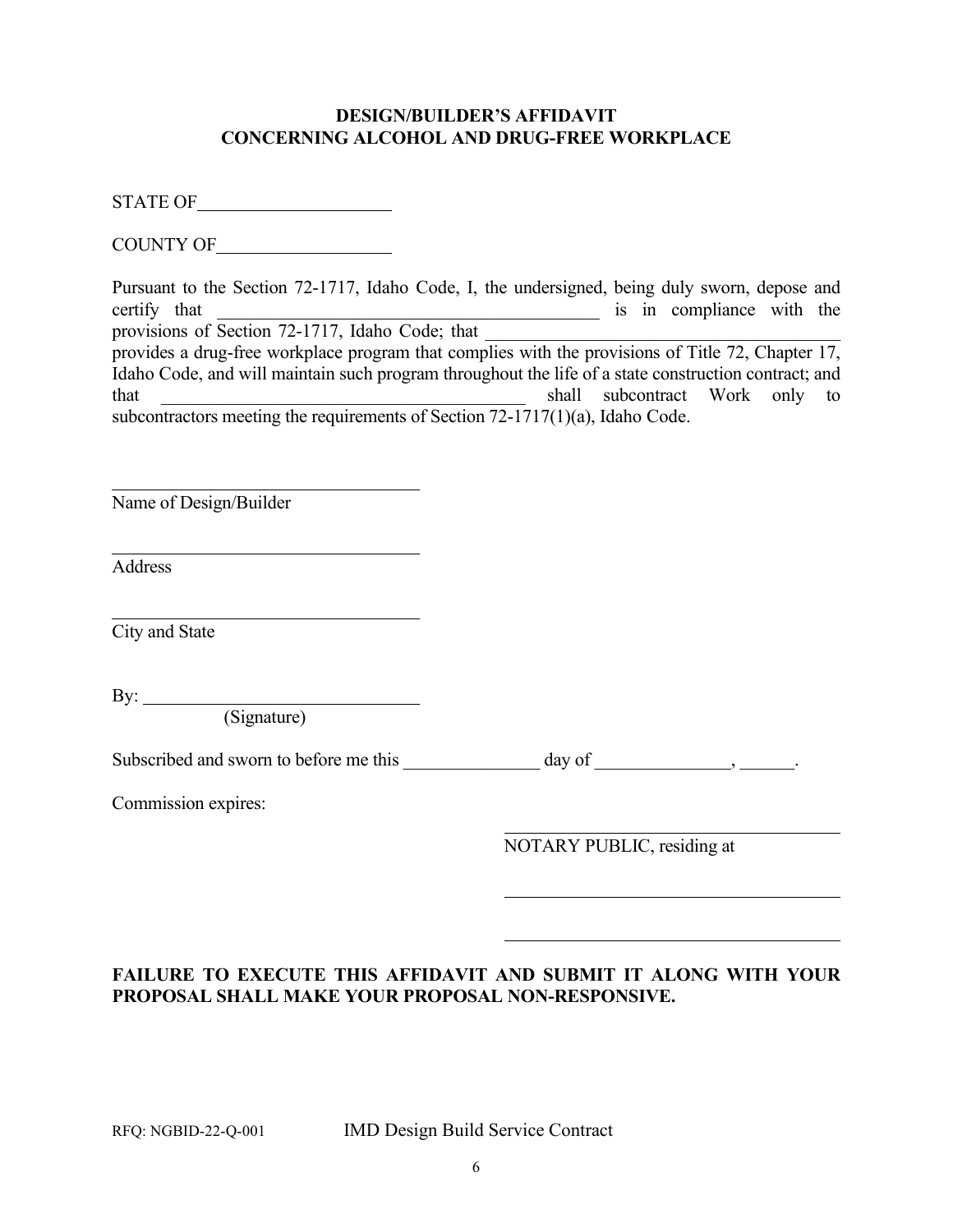#### **ACKNOWLEDGMENT STATEMENT**

#### **NOTE: THE INFORMATION CONTAINED HEREIN IS A SUMMARY OF VITAL CONTRACT PROVISIONS AND DOES NOT CHANGE THE CONTRACT DOCUMENTS THAT WILL GOVERN THIS RFQ.**

State of Idaho Military Division RFQ No. NGBID-22-Q-001, IMD Design Build Service Contract.

By submitting a proposal for this Project, the undersigned Design/Builder agrees that, if awarded a Contract for Design/Build, Design/Builder will conform to all conditions and requirements of the Contract, including but not limited to:

- Design/Builder agrees to comply with conditions pertaining to Sections 44-1001 and 44- 1002, Idaho Code, requiring the employment of ninety-five percent (95%) bona fide Idaho residents and providing for a preference in the employment of bona fide Idaho residents and with Executive Order 2009-10 regarding the employment of persons not authorized to work in the United States.
- Design/Builder will substantially complete projects within the time stated in the NTP, or as modified by Change Order(s).
- If the Design/Builder fails to substantially complete the Project within the time stated in the NTP, or as modified by Change Order, the Design/Builder agrees that the Owner may deduct from the Contract amount liquidated damages in the amount per calendar day, indicated in the Contract Documents, times the number of calendar days until the Project is Substantially Complete, as defined in the Contract Documents and as determined by the Contracting Officer.
- The Design/Builder agrees that the amount allowed for overhead and profit on any Change Order is limited to the amounts indicated in subparagraph 16.3.11 of the Design/Build Service Contract Between Owner and Design/Builder.
	- 1. For total changes of \$10,000 or less in direct cost, the amount allowed for overhead, profit, bonds and insurance for the Design/Builder and all subcontractors of any tier combined shall not exceed twenty percent (20%) of direct costs;
	- 2. For total changes exceeding \$10,000 in direct cost, the amount allowed for overhead, profit, bonds and insurance for the Design/Builder and all subcontractors of any tier combined shall not exceed fifteen percent (15%) of direct costs; or
	- 3. The Design/Builder will determine the amount of overhead and profit to be apportioned between the Design/Builder and its subcontractor of allowable amounts of overhead, profit, bonds and insurance.